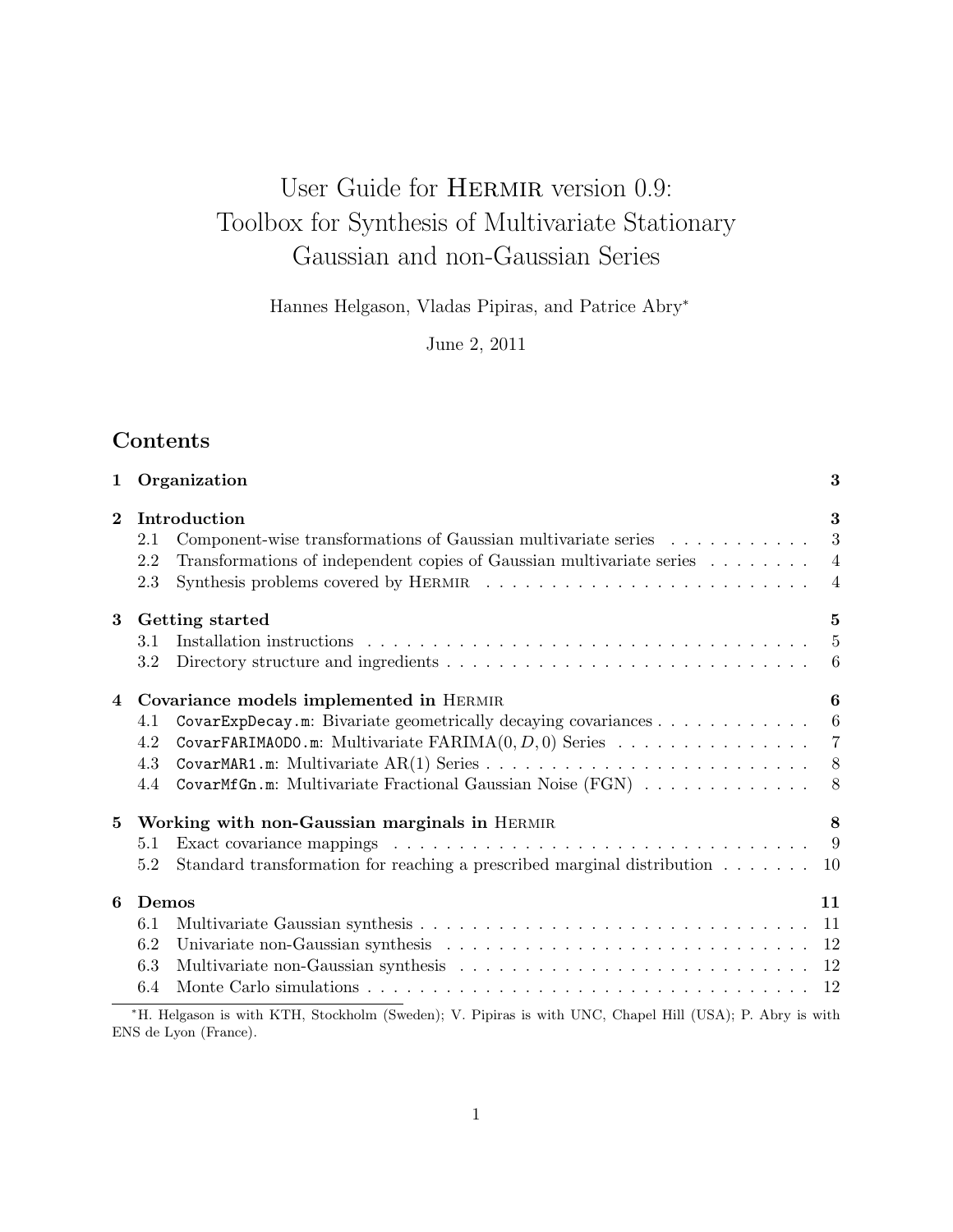| 7 Acknowledgements       | 12 |
|--------------------------|----|
| 8 Copyright and warranty | 13 |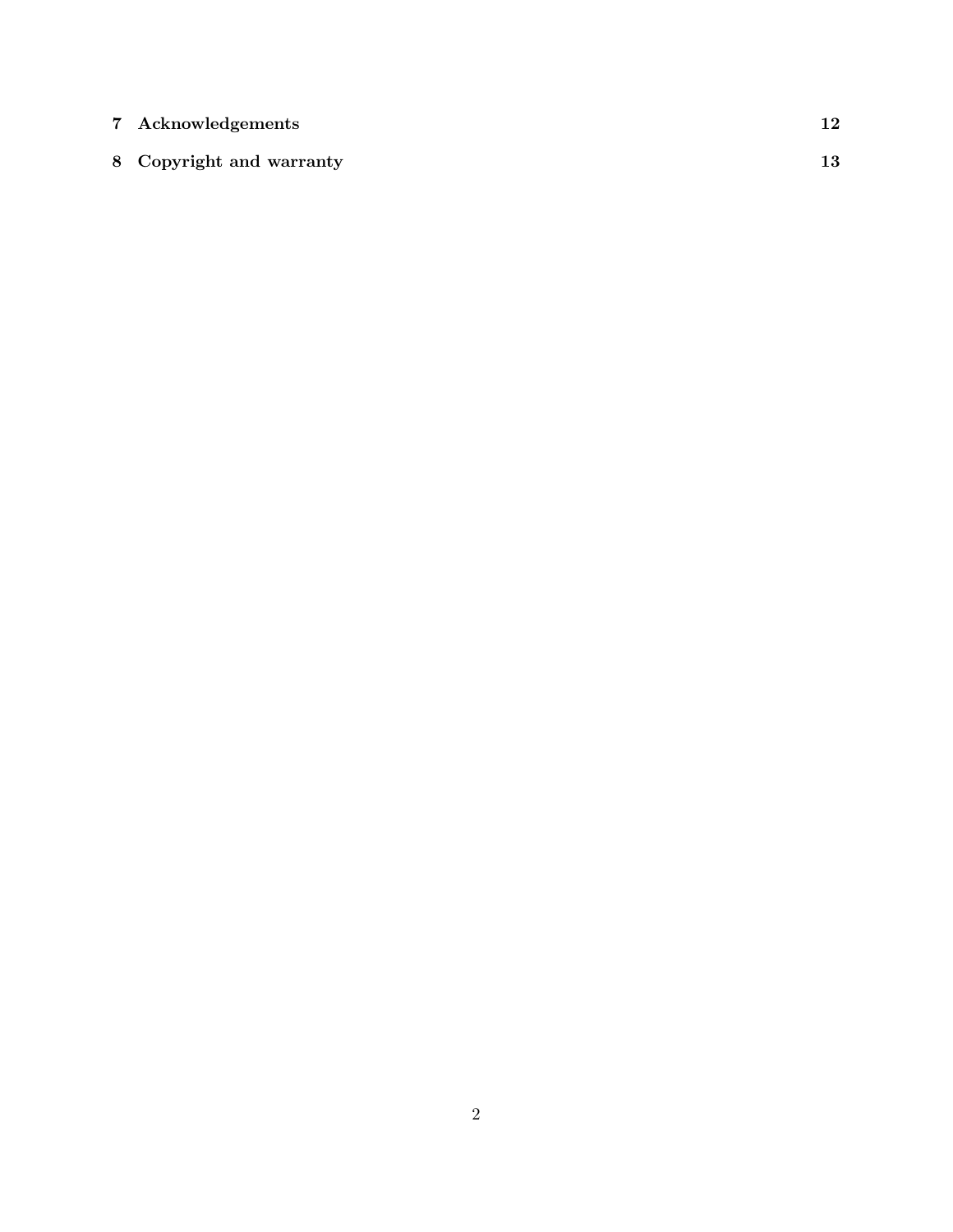Hermir is a collection of MATLAB and MEX routines which implements methods for the synthesis of stationary multivariate Gaussian processes. The methodology is described in detail in [2, 3]. Hermir is freeware and the most current version is available for download at [1]. Feel welcome to send comments and questions to hannes.helgason@ee.kth.se.

# 1 Organization

This is document is organized into the following sections:

- 2. Introduction  $\blacksquare$  overview of the synthesis problems the toolbox addresses.
- 3. Getting started installation instructions and overview of directories.
- 4. Covariance models overview of covariance models implemented in toolbox.
- 5. Non-Gaussian marginals configuring marginal distributions in HERMIR.
- 6. Demos examples demonstrating the toolbox.

# 2 Introduction

The software's purpose is to provide routines for numerically synthesizing P-variate second-order stationary series

$$
Y[n] = (Y_1[n], \dots, Y_P[n])^T, \quad n = 0, \dots, N-1,
$$
\n(1)

with covariance structure

$$
R_Y[n] = EY[0]Y[n]^T - EY[0]EY[n]^T.
$$

Hermir offers two approaches of constructing non-Gaussian series (see Sections 2.1–2.2). See Section 2.3 for two synthesis problems HERMIR can be used for.

#### 2.1 Component-wise transformations of Gaussian multivariate series

The synthesis procedures in HERMIR focus on particular forms of non-Gaussian series which are based on non-linear memoryless transforms

$$
Y_p[n] = f_p(X_p[n]),\tag{2}
$$

with  $X[n] = (X_1[n], \ldots, X_p[n])^T$  a multivariate stationary Gaussian series with mean zero and covariance structure  $R_X[n] = EX[0]X[n]^T$ .

As explained in [3], the covariance structure  $R_X[n]$  of the Gaussian series  $X[n]$  and the covariance structure  $R_Y[n]$  of the non-Gaussian series  $Y[n]$  can be related through the Hermite expansions of  $f_p, p = 1, \ldots, P$ . The relationship is of the form

$$
R_Y[n] = G(R_X[n]),\tag{3}
$$

where the mapping  $G: \mathbb{R}^{P \times P} \to \mathbb{R}^{P \times P}$  depends on  $f_p$ ,  $p = 1, \ldots, P$  (and is independent of the time index  $n$ ).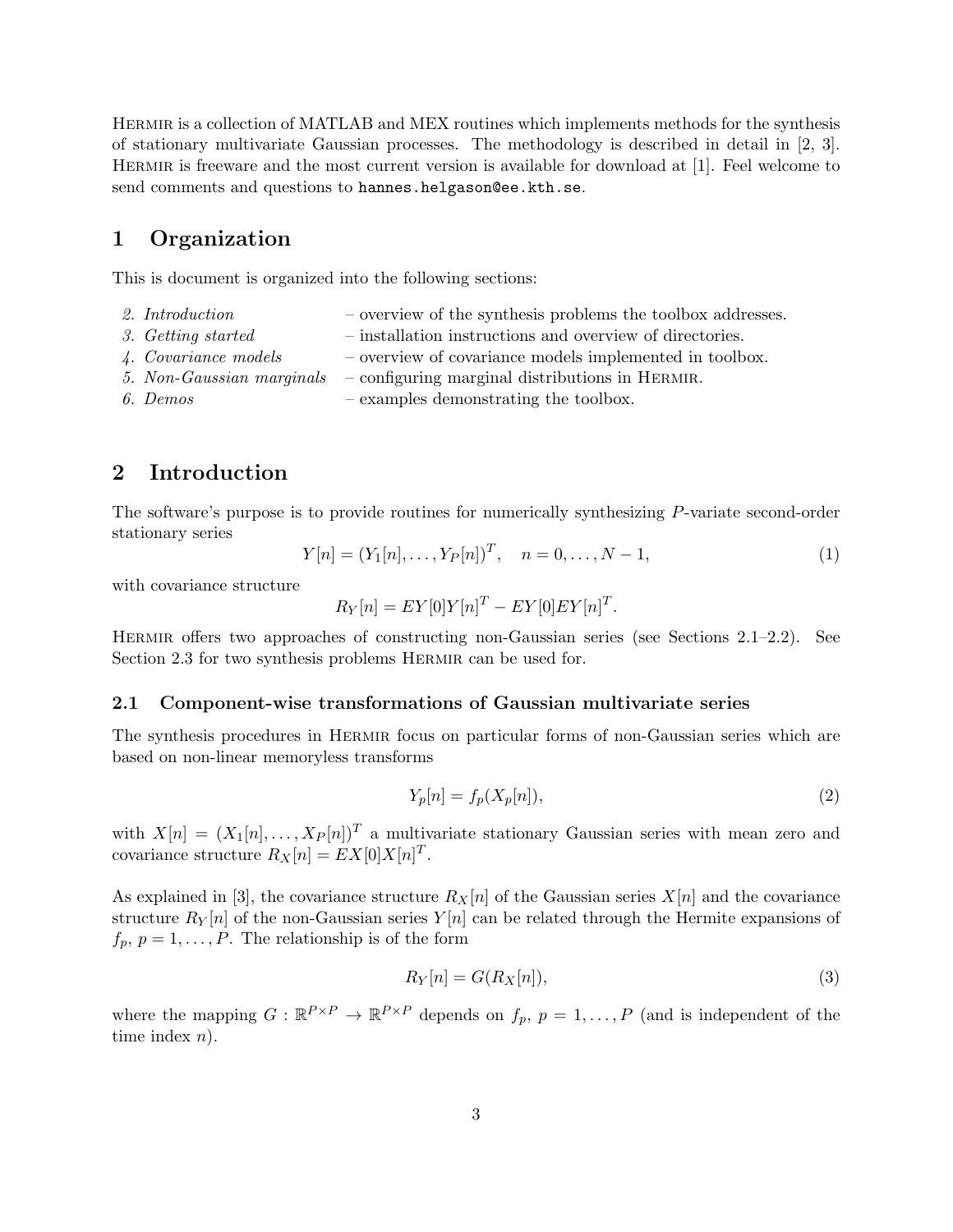Hermir offers a way to work numerically with relationships of the form (3) for user-defined functions  $f_p$ . The software both allows the user to calculate the mapping  $R_Y[n] = G(R_X[n])$ , where  $R_X[n]$ is given, and provides ways for inverting relationship (3) by numerically calculating

$$
R_X[n] = G^{-1}(R_Y[n]);
$$
\n(4)

that is,  $R_Y[n]$  is given and one wants to find  $R_X[n]$  such that (3) hold. This is explained further with MATLAB code examples in Section 5.

#### 2.2 Transformations of independent copies of Gaussian multivariate series

HERMIR also considers the case where the components of  $Y[n] = (Y_1[n], \ldots, Y_P[n])^T$  are taken of the form

$$
Y_p[n] = f_p(X_p^{(1)}[n], \dots, X_p^{(K)}[n]),\tag{5}
$$

where  $X^{(k)}[n] = (X_1^{(k)}$  $I_1^{(k)}[n], \ldots, X_P^{(k)}[n])^T$ ,  $k = 1, \ldots, K$ , are i.i.d. copies of a stationary Gaussian series  $X[n]$  each with the same covariance structure  $R_X[n]$ . This type of construction is of interest since it offers synthesis of many marginals of practical use using simple formulas with nice analytic properties.

Here again one seeks a way to relate the Gaussian covariance structure  $R_X[n]$  with the non-Gaussian covariance structure  $R_Y[n]$ . As discussed in [3], one can here also relate the covariances using an expression of the form (3) (this time using multivariate Hermite expansions).

In many practical cases the covariances can be related using simple analytic expressions, allowing one to easily evaluate both the *forward mapping*  $R_Y[n] = G(R_X[n])$  and the *backward mapping*  $R_X[n] = G^{-1}(R_Y[n])$ . In HERMIR one can find a list of constructions for popular marginals having such "exact" covariance mappings; the list of marginals along with MATLAB code examples are given in Section 5. (See [3] for details about these constructions.)

#### 2.3 Synthesis problems covered by Hermir

HERMIR can be used in the following synthesis problems:

- Synthesis of multivariate Gaussian series: HERMIR offers a fast way, using circulant matrix embedding techniques and FFT algorithms, to synthesize stationary multivariate Gaussian series (i.e., the case when  $f_p(x) = x$ ).
- Forward Problem: Prescribe transforms  $f_p$ ,  $p = 1, \ldots, P$ , and covariance structure  $R_X[n]$ for underlying Gaussian series  $X[n]$ . Synthesize  $Y[n]$  and calculate the resulting covariance  $R_Y[n]$ .
- Backward Problem: Prescribe targeted covariance structure  $R_Y[n]$  and transforms  $f_p$ ,  $p = 1, \ldots, P$ . Find  $R_X[n]$  such that  $Y[n]$  has covariance  $R_Y[n]$ .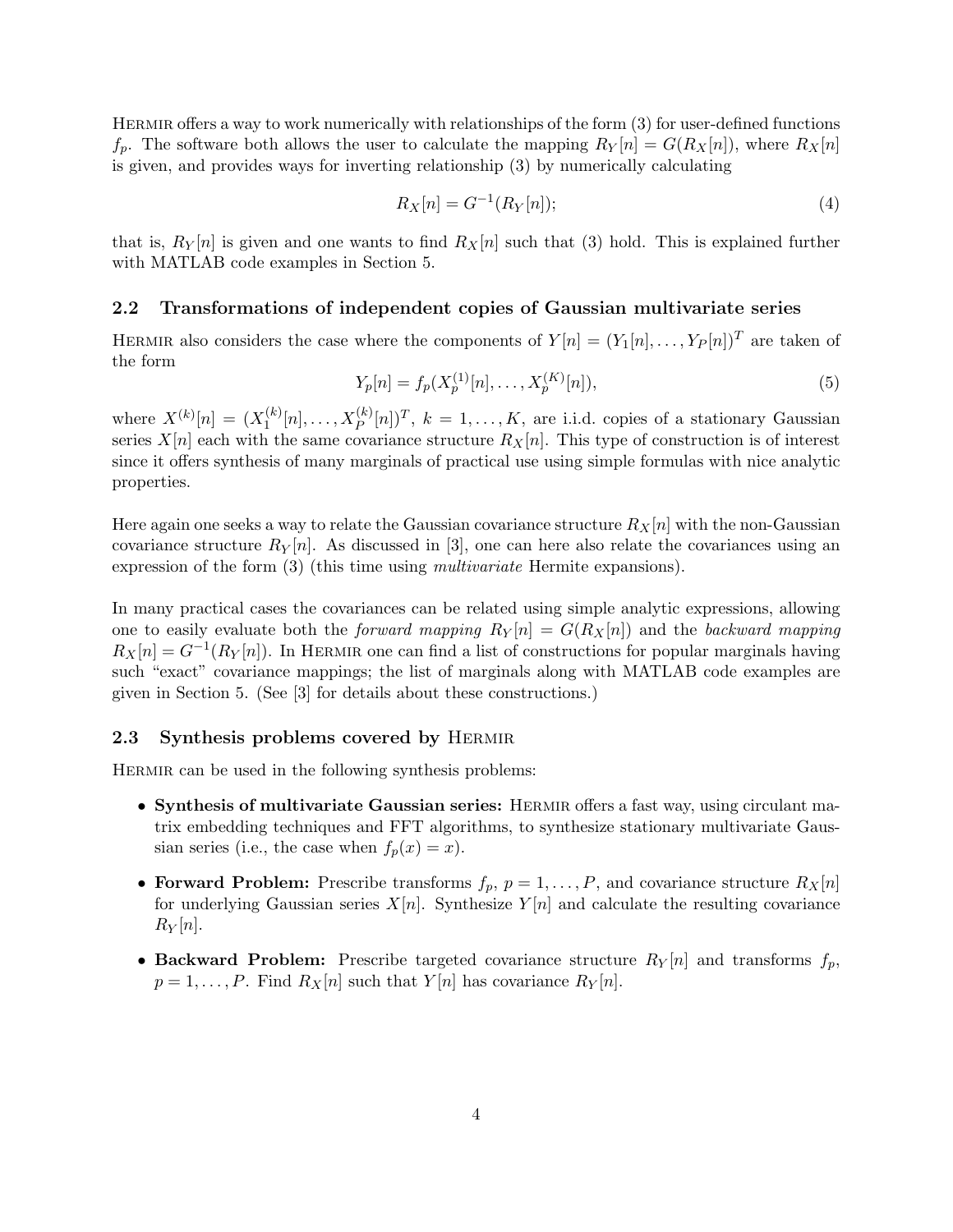Remark for Backward Problem: Only prescribing marginal distributions and a covariance structure will, in general, not uniquely define the series  $Y$ ; that is, more than one series can have the same prescribed marginal distributions and second-order moments. Another important point to make is that not all joint choices of marginal distributions and covariance structures are possible. See [3] for detailed discussion about these two issues.

In cases where prescribed covariance structure  $R_Y[n]$  cannot be reached, HERMIR can be used to find a covariance structure which approximates the targeted covariance in a certain optimal fashion (see [3]). This approximating covariance can then be used for synthesis.

## 3 Getting started

#### 3.1 Installation instructions

- 1. Requirements: The software requirements for HERMIR are
	- tar and gunzip to install the package on Unix-based systems, or zip to install the package on Windows.
	- MATLAB the code has been tested on MATLAB version 7.10 but should also work on some older versions.
- 2. Hermir is distributed as a compressed tar or zip file. To install,
	- (a) Download the compressed archive.
	- (b) Uncompress it at the desired location:

gunzip -c Hermir0\_9.tar.gz | tar xfv -

or use zip if installing under Windows.

This will create a directory tree rooted at  $\text{Hermir0-9}$  containing the source code.

- 3. Before using Hermir, the MATLAB paths must be set up. Here we explain two ways:
	- (a) Starting HERMIR on demand:

Each time after starting MATLAB, run HermirPath.m from the MATLAB command prompt. You have to be located in the directory Hermir directory for this to work unless you edit the file HermirPath.m and change the variable MYHERMIR to the full path of the directory where Hermir is installed.

#### (b) Permanently adding HERMIR to MATLAB path:

To permanently add the Hermir directories to your MATLABPATH you can edit the file startup.m; this file (if it exists), should be located in the default or current startup folder, which is where MATLAB first looks for it. For more information regarding startup.m consult MATLAB's help documentation.

Once you have located or created a startup.m file, follow the following steps:

i. Edit the file HermirPath.m and change the variable MYHERMIR to the directory where Hermir is installed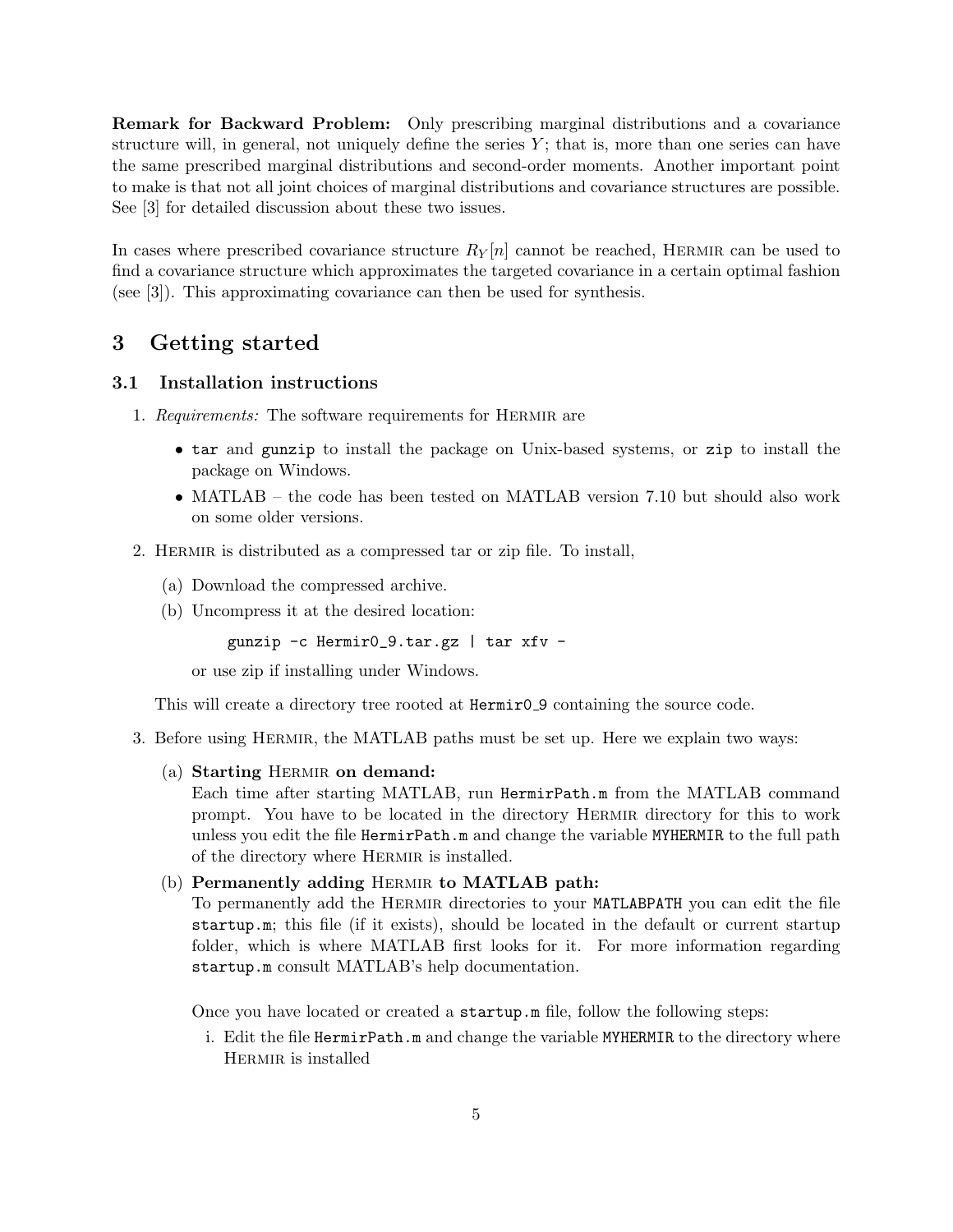- ii. Copy HermirPath.m to the same folder as the file 'startup.m'
- iii. Add a line with the command 'HermirPath' to the file startup.m
- 4. To test that Hermir is installed properly, start MATLAB, and run the demo script

DemoCovarMAR1

If HERMIR directories are not permanently added to your MATLABPATH, go into the HERmir root directory in your MATLAB command prompt and set up the paths by executing

HermirPath

#### 3.2 Directory structure and ingredients

The routines in HERMIR are organized into several folders. Here is a list of the main folders with rough descriptions of their ingredients:

| GaussGen      | - routines for the generation of stationary multivariate Gaussian series.     |
|---------------|-------------------------------------------------------------------------------|
| NonGaussGen   | - routines for the generation of stationary multivariate non-Gaussian series. |
| CovarGen      | $-$ routines for generating covariance structures (see Section 4).            |
| Demo          | $-$ sample scripts demonstrating the code (see Section 6).                    |
| Documentation | - documentation for HERMIR, along with copyright and warranty notices.        |
| Utilities     | $\sim$ various utility routines.                                              |

# 4 Covariance models implemented in Hermir

The folder CovarGen stores the following routines for generating the several different covariance structures:

| CovarExpDecay.m  | - Bivariate geometrically decaying covariance.       |
|------------------|------------------------------------------------------|
| CovarFARIMAODO.m | - Multivariate $FARIMA(0, D, 0)$ covariance.         |
| CovarMAR1.m      | $-$ Multivariate AR(1) covariance.                   |
| CovarMfGn.m      | - Multivariate fractional Gaussian noise covariance. |

These covariances were given as examples and discussed in [2]. Short descriptions are given below; see also the documentation given in the MATLAB functions, for example, by using the 'help' command from the MATLAB command prompt (e.g., run 'help CovarMAR1' to get documentation for CovarMAR1.m).

#### 4.1 CovarExpDecay.m: Bivariate geometrically decaying covariances

This function generates the covariance structure given by

$$
R[n] = \begin{pmatrix} \varphi_1^n & c\varphi_3^n \\ c\varphi_3^n & \varphi_2^n \end{pmatrix},
$$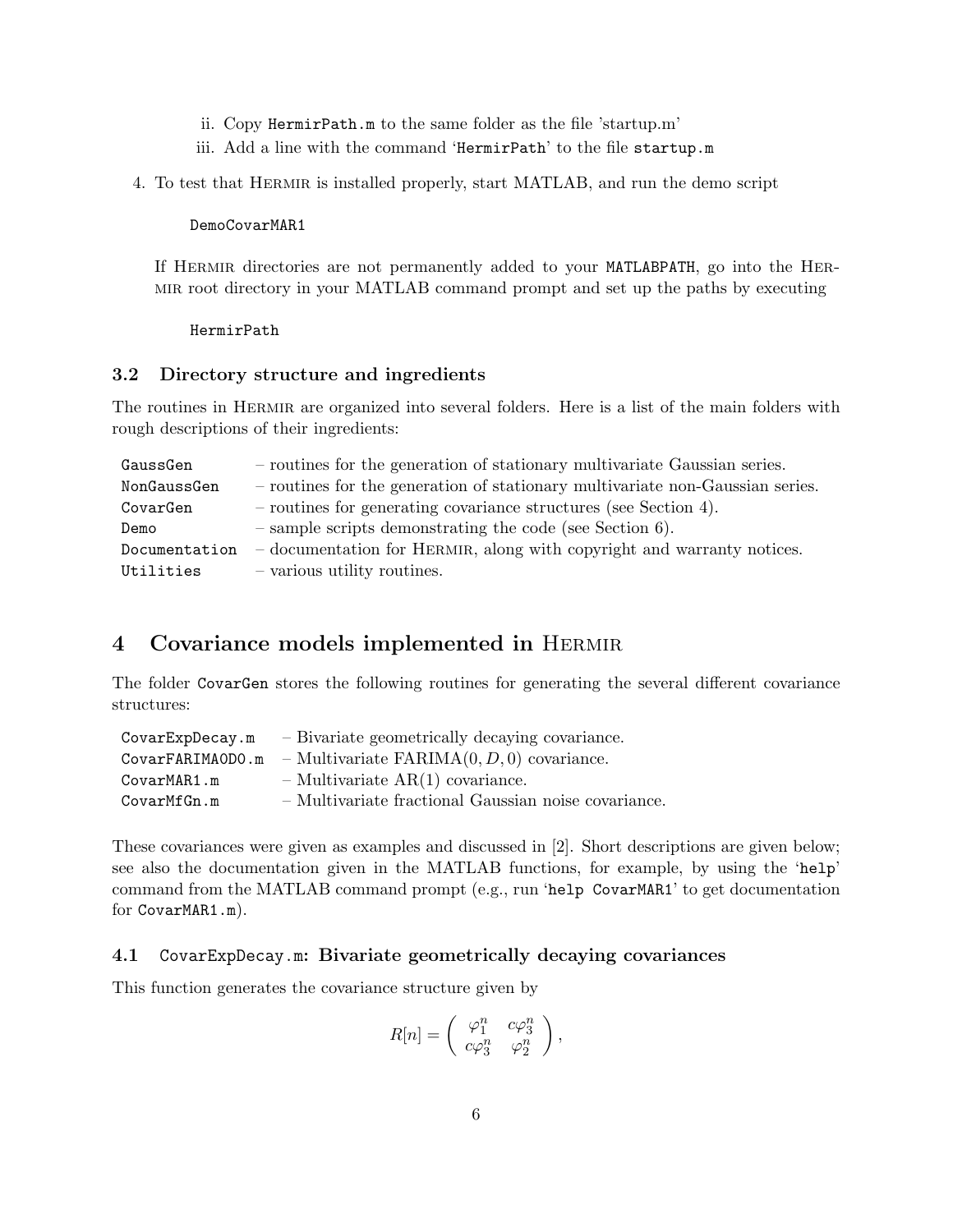where  $n \geq 0$ ,  $0 < \varphi_1, \varphi_2 < 1$  and  $c, \varphi_3 \in \mathbb{R}$ . As explained in [2], synthesis using the circulant matrix embedding method described therein and implemented in Hermir should work at least when the parameters satisfy the conditions

$$
0 \le c \le 1, \qquad |\varphi_3| \le \min(\varphi_1, \varphi_2),
$$

and

$$
1 - \frac{1 - \max(\varphi_1, \varphi_2)}{\sqrt{c}} \le \varphi_3 \le \min(\varphi_1, \varphi_2).
$$

**Parameters:** The covariance structure in CovarMAR1.m is configured by  $\varphi_1$ ,  $\varphi_2$ ,  $\varphi_3$ , and c.

MATLAB example: See DemoCovarExpDecay.m in the Demo folder.

#### 4.2 CovarFARIMAODO.m: Multivariate  $\text{FARIMA}(0, D, 0)$  Series

This function generates the covariance structure for  $FARIMA(0, D, 0)$  series  $X[n]$  defined by

$$
(I - B)^D X[n] = \epsilon[n],
$$

where B is the backshift operator. The innovations  $\epsilon[n]$  are i.i.d. Gaussian vectors of length P with mean zero and covariance matrix  $\Sigma_{\epsilon}$ . Assuming that D is diagonalizable as  $D = W\Lambda W^{-1}$ , with diagonal  $\Lambda = diag(d_1, \ldots, d_p)$ ,  $|d_k| < 1/2$ , one can write the series as

$$
X[n] = W X_{\Lambda}[n],
$$

where  $X_{\Lambda}[n]$  is a FARIMA $(0,\Lambda,0)$  series with the innovations  $\eta[n]$  having the covariance

$$
\Sigma_{\eta} = (\Sigma_{\eta, p, p'})_{1 \le p, p' \le P} = W^{-1} \Sigma_{\epsilon} (W^{-1})^*,
$$

where  $A^*$  stands for the conjugate-transpose of a matrix A. The covariance of  $X[n]$  is given by

$$
R[n] = WR_{\Lambda}[n]W^*,
$$

where  $n \geq 0$  and the entries of  $R_{\Lambda}[n]$ , the covariance of  $X_{\Lambda}[n]$ , are

$$
R_{\Lambda}[n]_{p,p'} = \Sigma_{\eta,p,p'} \frac{(-1)^n \Gamma(1 - d_p - \overline{d}_{p'})}{\Gamma(1 + n - \overline{d}_{p'}) \Gamma(1 - n - d_p)},
$$

where  $\Gamma(\cdot)$  stands for the gamma-function and  $\overline{z}$  stands for the complex-conjugate of a complex number z. (For further details about this covariance model, see [2] and references therein.)

Parameters: The parameters configuring the covariance structure generated by CovarFARIMA0D0.m correspond to the three parameters W,  $\Lambda = diag(d_1, ..., d_P)$ , and  $\Sigma_{\epsilon}$  above. Recall that  $D =$  $W\Lambda W^{-1}$  and  $\Sigma_{\epsilon}$  is the covariance matrix for the innovations of the FARIMA(0, D, 0) series.

MATLAB example: See DemoCovarFARIMA0D0.m in the Demo folder.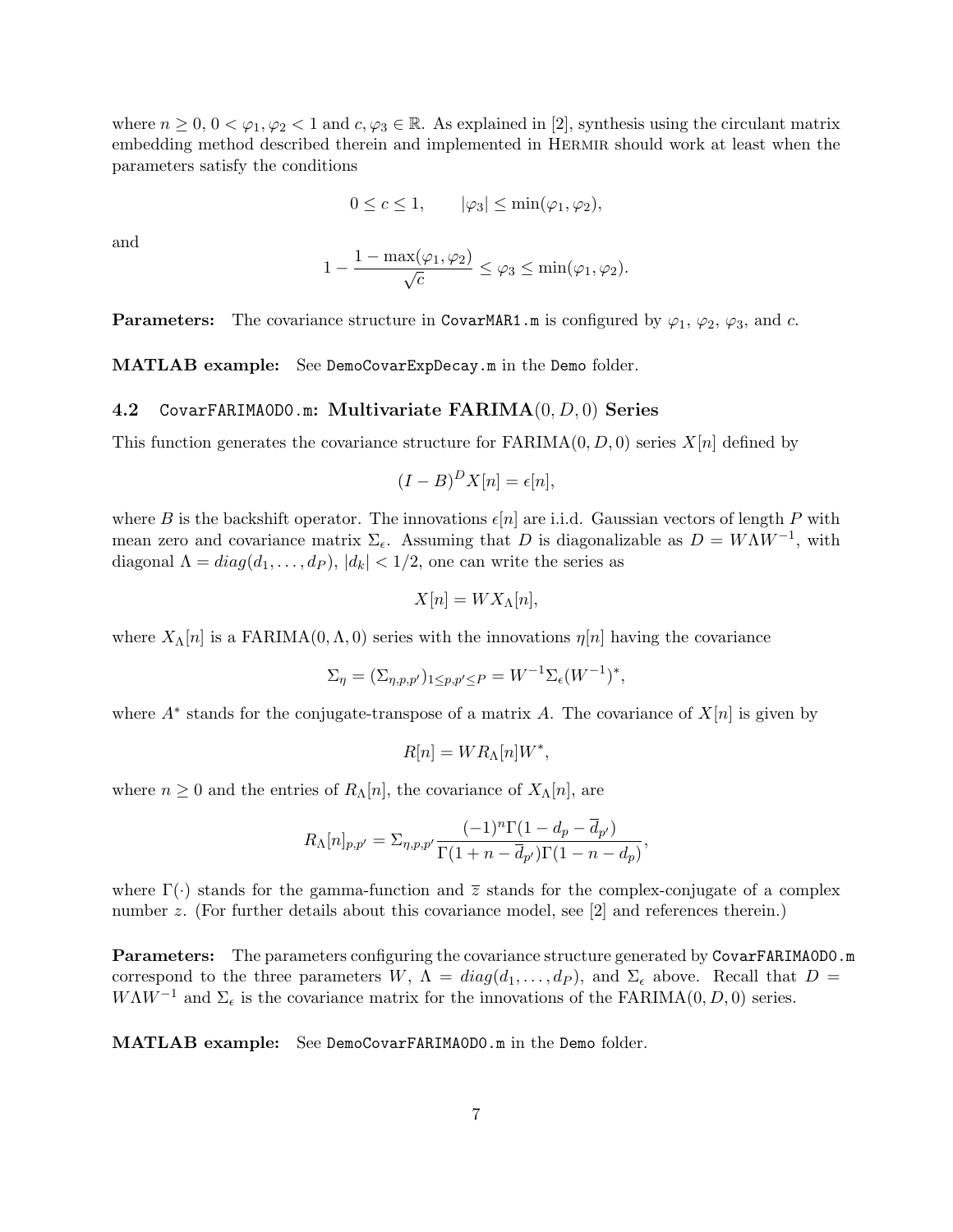#### 4.3 CovarMAR1.m: Multivariate AR(1) Series

This function generates covariance structure for multivariate series of the form

$$
X[n] = \Phi X[n-1] + \epsilon[n], \ n \in \mathbb{Z},
$$

where  $\Phi$  is a  $P \times P$  matrix whose eigenvalues are smaller than 1 in absolute value, and  $\epsilon[n]$  are i.i.d. Gaussian vectors of length P with mean zero and covariance  $E\epsilon[n]\epsilon[n]^T = \sum_{\epsilon}$ .

Parameters: The parameters configuring the covariance structure generated by CovarMAR1.m are  $\Phi$  and  $\Sigma_{\epsilon}$ .

MATLAB example: See DemoCovarMAR1.m in the Demo folder.

#### 4.4 CovarMfGn.m: Multivariate Fractional Gaussian Noise (FGN)

This function generates the following multivariate FGN covariance structure

$$
R[n] = \frac{1}{2} \left( |n+1|^H \Sigma |n+1|^{H^*} + |n-1|^H \Sigma |n-1|^{H^*} - 2|n|^H \Sigma |n|^{H^*} \right),
$$

with  $H = W\Lambda W^{-1}$ , with diagonal  $\Lambda = \text{diag}(h_1, \ldots, h_p)$ ,  $0 < h_k < 1$ . The matrix  $\Sigma$  is given by

$$
\Sigma = 8W\Sigma_0 W^*,
$$

with the entries  $\Sigma_{0,p,p'}$  of  $\Sigma_0$  given by

$$
\Sigma_{0,p,p'} = -\frac{c_{p,p'}}{2} \Gamma(-h_p - \overline{h}_{p'}) \cos\left(\frac{(h_p + \overline{h}_{p'})\pi}{2}\right),
$$

where  $C = (c_{p,p'})_{1 \leq p,p' \leq P} = W^{-1}AA^*(W^{-1})^*$ , with A a real-valued  $P \times P$  matrix.

**Parameters:** The parameters configuring the covariance structure generated by CovarMfGn.m correspond to the three parameters  $W$ ,  $\Lambda$ , and  $\Lambda$  above.

MATLAB example: See DemoCovarMfGn.m in the Demo folder.

### 5 Working with non-Gaussian marginals in Hermir

Here we give details about how to configure marginal distributions in Hermir based on the two ways of synthesizing non-Gaussian series  $Y[n]$  discussed in Sections 2.1–2.2. The folder NonGaussGen stores MATLAB routines for working with non-Gaussian marginals; some of the most relevant are:

• GenUnivarNonGaussUsingExactMap.m:

For generating *univariate* stationary non-Gaussian series for a list of cases where one has analytic formulas for covariance mappings. See Section 5.1.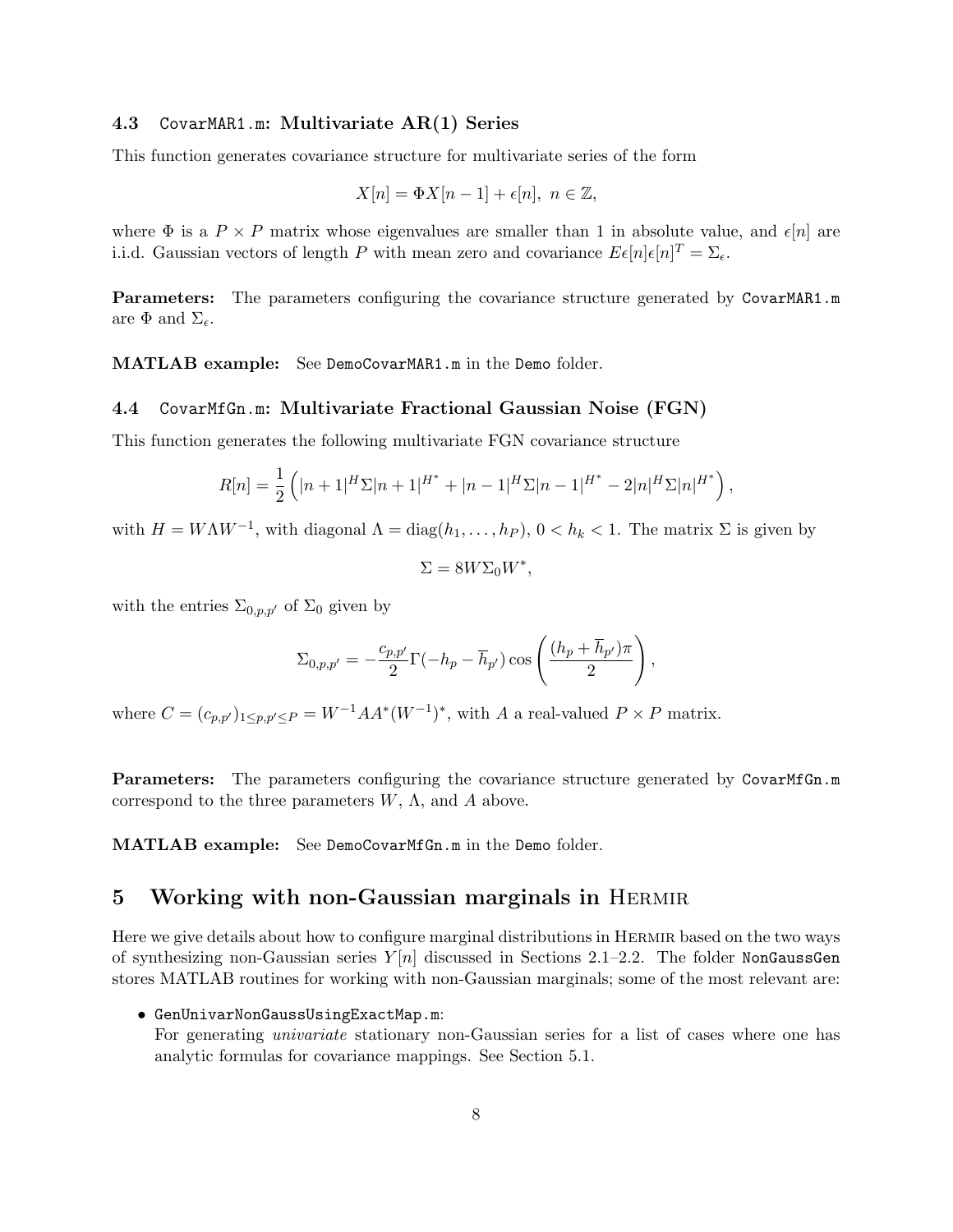• GenMVnGaussUsingExactMap.m:

For generating *multivariate* stationary non-Gaussian series for a list of cases where one has analytic formulas for covariance mappings. See Section 5.1.

• MapAutoCovar.m, MapCovar.m:

Functions for calculating mapping between non-Gaussian and Gaussian covariances for the list of transformations given in Section 5.1. MapAutoCovar.m is used by GenUnivarNonGaussUsingExactMap.m and MapCovar.m is used by GenMVnGaussUsingExactMap.m.

- GenUnivarNonGaussUsingHermite.m: For generating univariate stationary non-Gaussian series using Hermite expansions.
- GenMVnGaussUsingHermite: For generating *multivariate* stationary non-Gaussian series using Hermite expansions.

#### 5.1 Exact covariance mappings

Here we list a collection of marginals which can be easily reached using construction (5) in Section 2.2. We consider here two families of transforms for reaching important marginals. One transform is of the type

$$
f_p(x_1,...,x_K) = \sum_{k=1}^K b_k x_k^2,
$$

where  $(b_k)$  is a collection of deterministic scalars; see Table 1 for a list of popular marginals that can be reached this way.

| Marginal Type                                | Parameter Values                                  |  |
|----------------------------------------------|---------------------------------------------------|--|
| Exponential distribution                     | $K = 2, b_1 = b_2 = a/2$                          |  |
| with mean $a > 0$                            |                                                   |  |
| Laplace $(0, a)$ distribution                | $K = 4, \frac{b_1 = b_3 = a/2}{b_2 = b_4 = -a/2}$ |  |
| with zero mean and variance $2a^2$           |                                                   |  |
| Chi-square distribution                      |                                                   |  |
| with $\nu$ degrees of freedom                | $K=\nu, b_k=1, \forall k$                         |  |
| Erlang $(\alpha, \beta)$ distribution,       |                                                   |  |
| i.e., sum of $\alpha$ exponential variables, | $K=2\alpha, b_k=\beta/2, \forall k$               |  |
| each with mean $\beta > 0$                   |                                                   |  |

Table 1: Important marginals resulting from  $f_p(x) = \sum_{k=1}^{K} b_k x_k^2$ .

The other family contains transforms of the type

$$
f_p(x_1,\ldots,x_K) = \exp\left(\sum_{k=1}^K b_k x_k^2\right),\,
$$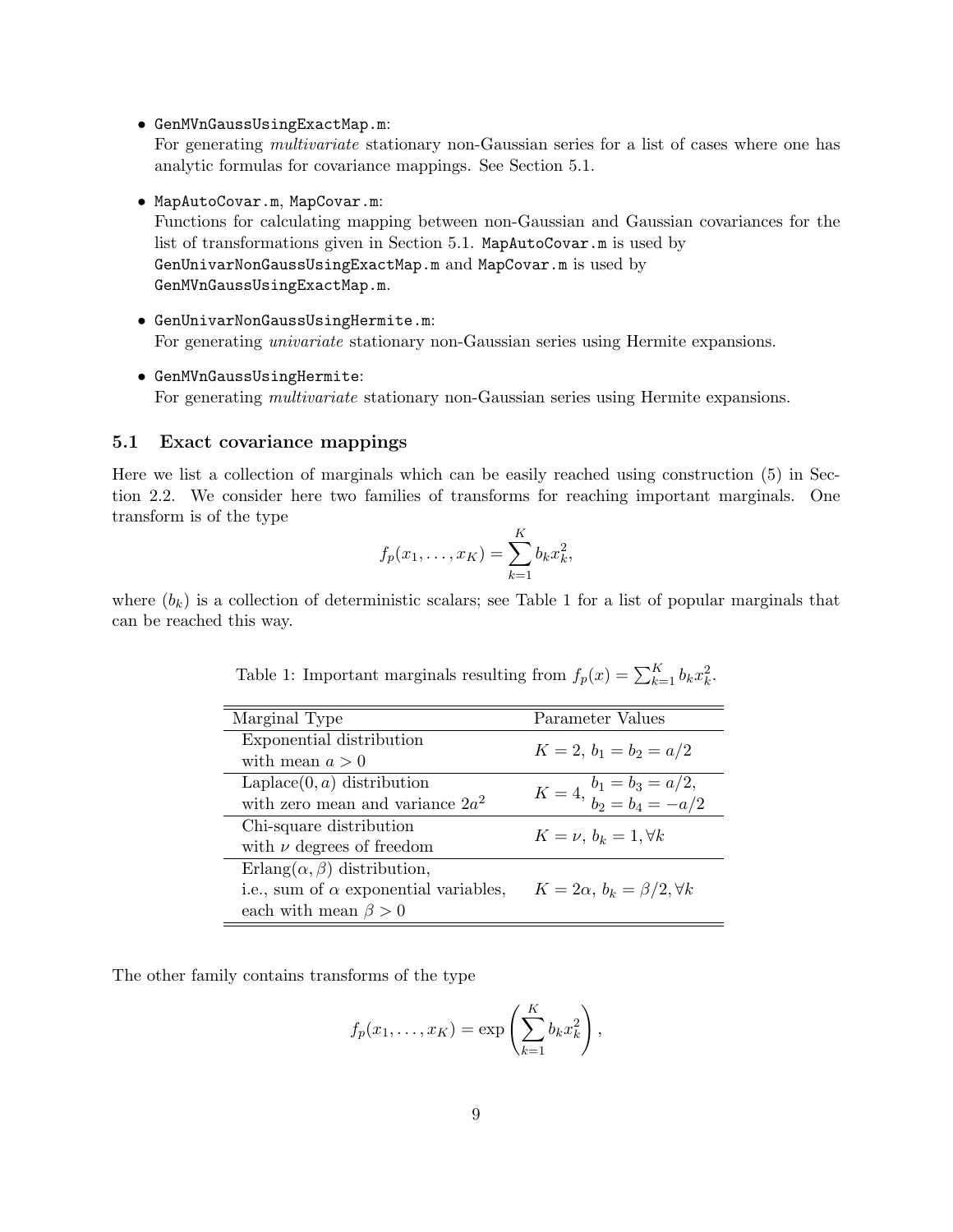where  $(b_k)$  is a collection of deterministic scalars; see Table 2 for a list of popular marginals that can be reached this way.

Table 2: Important marginals resulting from  $f_p(x) = \exp(\sum_{k=1}^K b_k x_k^2)$ .

| Marginal Type                                               | Parameter Values                 |
|-------------------------------------------------------------|----------------------------------|
| Pareto distibution<br>with minimum 1 and index $\alpha > 0$ | $K=2, b_1=b_2=\frac{1}{2\alpha}$ |
| Uniform $(0, 1)$ distibution                                | $K = 2, b_1 = b_2 = -1/2$        |

If the marginals of all the components  $Y_p$ ,  $p = 1, \ldots, P$ , are the same, that is,

$$
f_1=\cdots=f_P,
$$

the transforms in Tables 1–2 allow one to have simple analytic expressions for calculating both the forward covariance mapping (3)

$$
R_Y[n] = G(R_X[n]),
$$

and the backward covariance mapping (4)

$$
R_X[n] = G^{-1}(R_Y[n]).
$$

MATLAB code: The most relevant MATLAB functions in Hermir related to the transformations in Tables 1–2 are located in the folder NonGaussGen. These are the functions:

- GenUnivarNonGaussUsingExactMap.m: For generating *univariate* stationary non-Gaussian series.
- GenMVnGaussUsingExactMap.m: For generating multivariate stationary non-Gaussian series.
- MapAutoCovar.m, MapCovar.m: Function for calculating mapping between non-Gaussian and Gaussian covariances.

For a demonstration, see DemoGenUnivarNonGauss.m located in the Demo folder.

#### 5.2 Standard transformation for reaching a prescribed marginal distribution

Consider the case where for the pth coordinate in the series (1) one targets a marginal with a cdf  $F_p$ ; that is, for each n,

 $Y_p[n] \sim F_p$ .

With the construction  $Y_p[n] = f_p(X_p[n])$  from (2) used in HERMIR, there are infinitely many possibilities of transformations  $f_p$  which can achieve this (this is discussed in [3]). One natural choice for targeting the cdf  $F_p$  is

$$
f_p(x) = F_p^{-1}(\Phi(x)), \qquad \text{where } \Phi \text{ is the cdf for } \mathcal{N}(0,1). \tag{6}
$$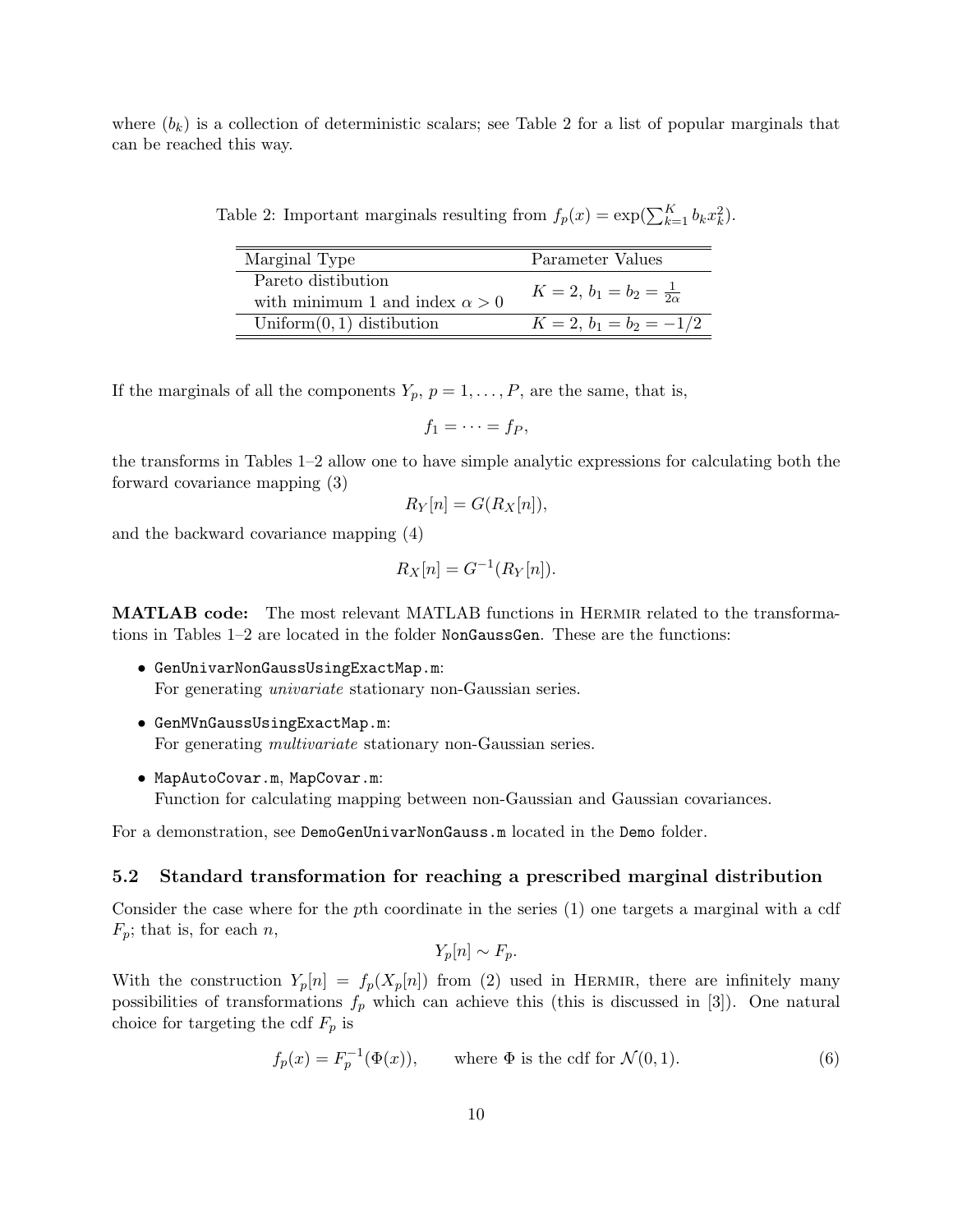In many cases MATLAB provides a very compact way of defining these type of transformations using function handles (see MATLAB documentation). For example, if one is targeting a  $\chi_1^2$ marginal, the following MATLAB code lines will return a function handle in the variable funch:

```
v = 1; % number of degrees of freedom
funch = \mathcal{Q}(x) chi2inv(normcdf(x),v);
```
Then one can simply use the variable funch as any other MATLAB function; here is an example from the MATLAB command prompt:

 $\gg$  funch $(1)$ ans = 1.9870

To define function handles for general  $\chi^2_{\nu}$  distributions, the variable v above has just to be set to the number of degrees of freedom  $\nu$ . This compact way of using inline function handles for defining transformations of the type (6) in MATLAB, can be used if MATLAB function for the inverse cdf  $F_p^{-1}$  is available.

## 6 Demos

#### 6.1 Multivariate Gaussian synthesis

The functions most relevant for synthesis of multivariate Gaussian series are in the folder GaussGen. For the synthesis of bivariate stationary Gaussian series, one can use the function GenBivarGauss.m as in the following MATLAB example, built on file DemoCovarMAR1.m:

```
% Set requested length of synthesized series
N = 2^10+1;
```

```
% Generate MAR(1) covariance structure
Phi = [0.8 1; 0 0.2]; Sigmae = eye(2);
R = CovarMAR1(N,Phi,Sigmae);
```

```
% Generate bivariate Gaussian series
[X1, X2] = GenBivarGauss(R,N);
```
This example will synthesize bivariate series  $X[n] = (X_1[n], X_2[n])^T$ ,  $n = 0, \ldots, N-1$ , with multivariate AR(1) covariance structure configured by the parameters Phi and Sigmae. The variable X1 stores a realization of the component  $X_1[n]$  and X2 stores a realization of the component  $X_2[n]$ ; both variables are vectors of length N.

An alternative (and slower) way of doing this is by using the more general function GenMultivarGauss.m which can be used when the number of components  $P$  is greater than or equal to 2. In the above example, this function can be used by replacing '[X1,X2] = GenBivarGauss $(R, N)$ ' by

 $X = \text{GenMultivarGauss}(R,N);$ 

The variable X stores a realization of the component  $X_1[n]$  in the row vector  $X(1,:)$  and a realization of the component  $X_2[n]$  in the row vector  $X(2,:)$ .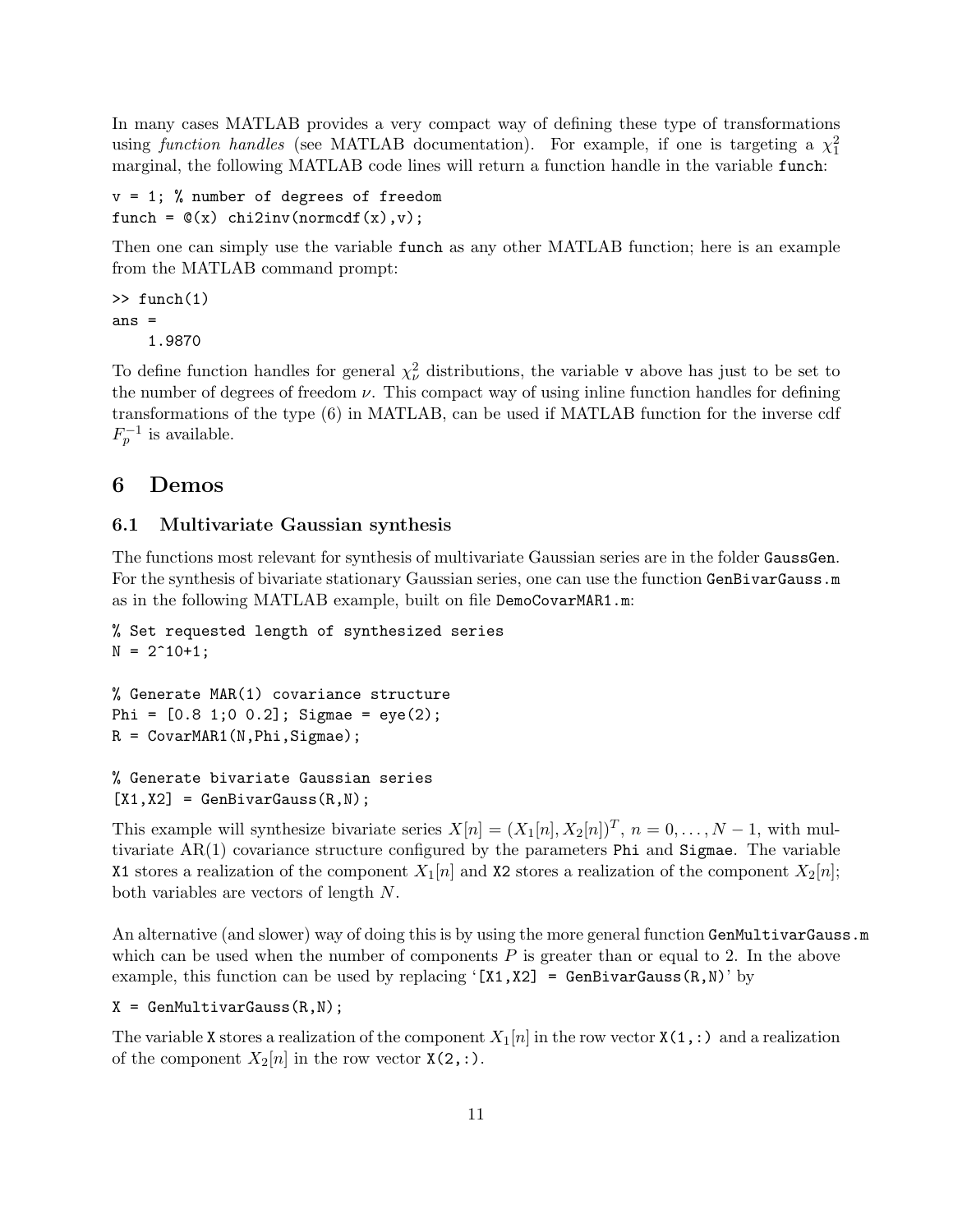### 6.2 Univariate non-Gaussian synthesis

For a demonstration for synthesis univariate non-Gaussian series based on the transformations given in Section 5, see DemoGenUnivarNonGauss.m in the Demo folder.

Documented demonstrations related to synthesis of univariate non-Gaussian series based on Hermite expansions are given in DemoGenUnivarNonGauss.m, DemoGenUnivarHermiteDetailed.m, and DemoCovarSequence.m.

### 6.3 Multivariate non-Gaussian synthesis

For a demonstration for synthesis univariate non-Gaussian series based on the transformations given in Section 5, see DemoGenMVnGcovmap.m in the Demo folder.

For documented demonstrations related to synthesis of multivariate non-Gaussian series based on Hermite expansions, see DemoMonteCarloHermite.m.

### 6.4 Monte Carlo simulations

In Monte Carlo simulations, one only needs to do the initialization step in the synthesis procedures once for every choice of prescribed covariance and marginal. This initialization step involves inversion of the covariance relationship (i.e., solve (4) numerically) and a call to the function InitStepMultivarGaussBestApprox.m or InitMVnGaussUsingHermite.m. In the Demo folder one can find documented demonstrations showing how one can decrease the cost of generating realizations for Monte Carlo simulations by doing this initialization only once. See the following MATLAB scripts:

• DemoMonteCarloHermite1D.m:

Monte Carlo simulations using *multivariate* stationary non-Gaussian series based on Hermite expansion construction.

• DemoMonteCarloHermite.m:

Monte Carlo simulations using *multivariate* stationary non-Gaussian series based on Hermite expansion construction.

- DemoMonteCarloExactMap1D.m: Monte Carlo simulation using univariate non-Gaussian series based on exact covariance mapping.
- DemoMonteCarloExactMap.m: Monte Carlo simulation using multivariate non-Gaussian series based on exact covariance mapping.

# 7 Acknowledgements

Contributors to Hermir are Hannes Helgason (KTH, Stockholm, Sweden), Vladas Pipiras (UNC, Chapel Hill, USA), and Patrice Abry (ENS de Lyon, France).